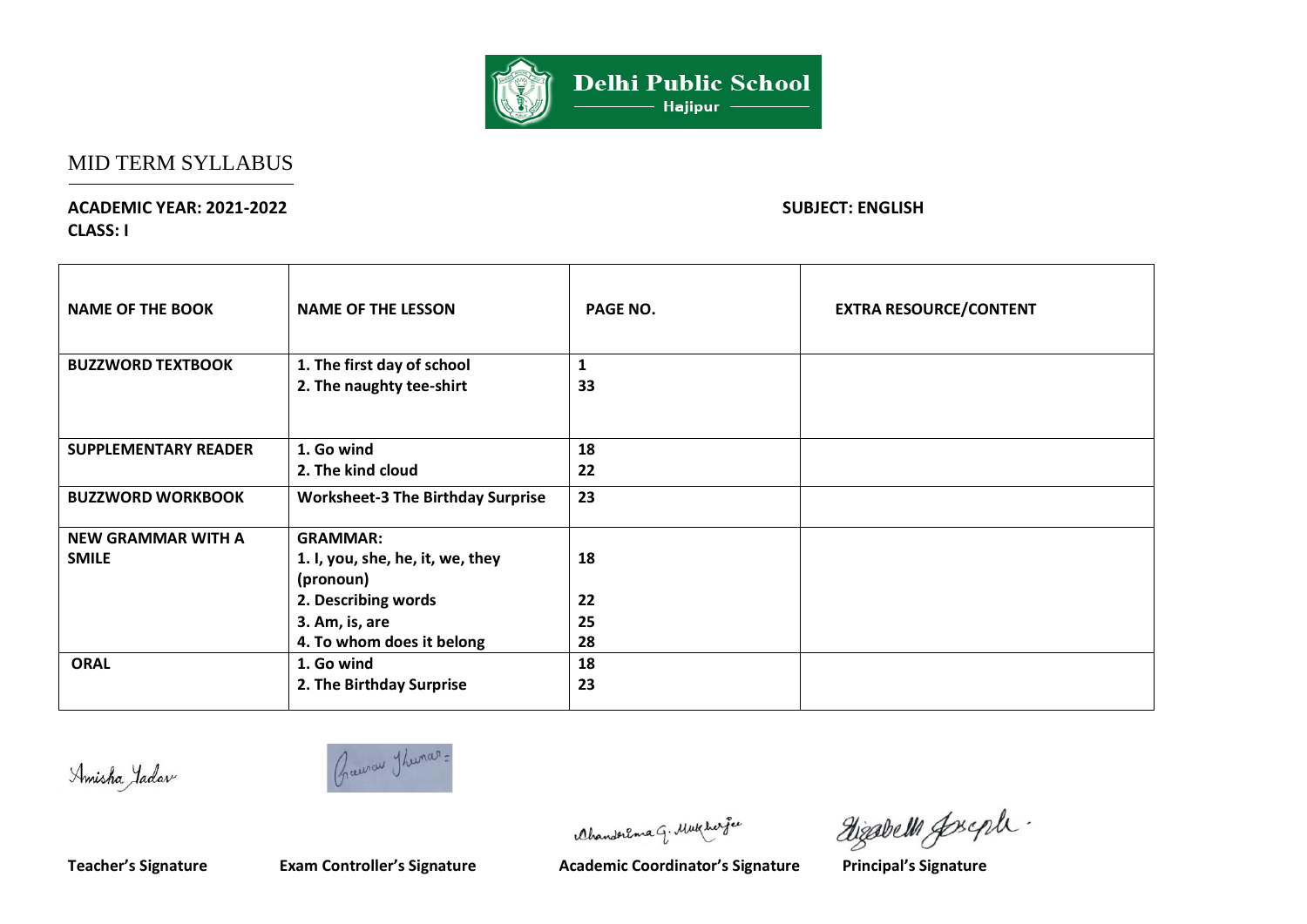

#### **ACADEMIC YEAR: 2021-2022 SUBJECT: HINDI CLASS: I**

| <b>NAME OF THE BOOK</b><br>प्रतिभा हिंदी पाठमाला | <b>NAME OF THE LESSON</b><br>पाठ-4.याद करें वर्णमाला<br>पाठ-5.बिना मात्रा वाले शब्द<br>पाठ-6.आ से औ तक के मात्रा वाले शब्द<br>पाठ-7.अं-अः और चंद्रबिंदु वाले शब्द | PAGE NO.<br>$22 - 24$<br>$26 - 28$<br>30-48<br>58-60 | <b>EXTRA RESOURCE/CONTENT</b> |
|--------------------------------------------------|-------------------------------------------------------------------------------------------------------------------------------------------------------------------|------------------------------------------------------|-------------------------------|
| सुगम हिंदी व्याकरण                               | पाठ-1.भाषा<br>पाठ-4.शब्द और वाक्य<br>पाठ-5.नाम वाले शब्द                                                                                                          | $5 - 6$<br>14-18<br>19-21                            |                               |
| मौखिक परीक्षा हेतु प्रश्न                        | पाठ-5.बिना मात्रा वाले शब्द<br>पाठ-6.आ से औ तक के मात्रा वाले शब्द                                                                                                |                                                      |                               |

Paja kumasi Bhaw



AhanderEma G. Mukhorfee

dizabelli goseph.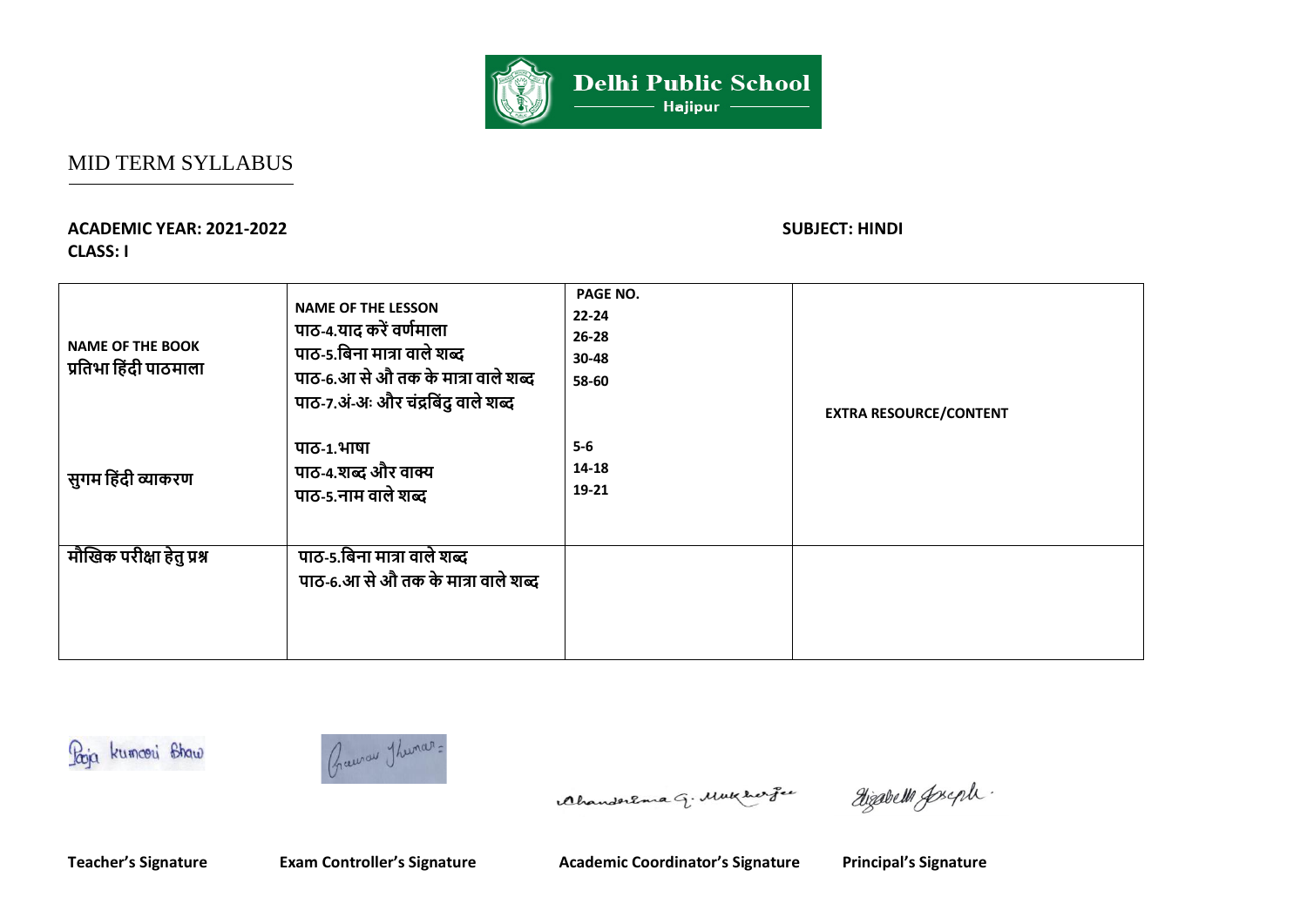

#### **ACADEMIC YEAR: 2021-2022 SUBJECT: MATHEMATICS CLASS: I**

| Name of the Book               | Name of the Lesson                          | Page no.           | <b>Extra Resource/Content</b> |
|--------------------------------|---------------------------------------------|--------------------|-------------------------------|
| <b>COMPOSITE MATHEMATICS-1</b> | CH - 8 NUMBERS FROM 51 TO 100               | <b>PG.67 TO 80</b> |                               |
| <b>COMPOSITE MATHEMATICS-1</b> | <b>CH - 9 NUMBERS ON ABACUS</b>             | <b>PG.81 TO 86</b> |                               |
| <b>COMPOSITE MATHEMATICS-1</b> | <b>CH – 10 COMPARISION OF NUMBERS</b>       | PG.87 TO 92        |                               |
| <b>COMPOSITE MATHEMATICS-1</b> | <b>CH-11 ORDERING OF NUMBERS</b>            | <b>PG.93 TO 98</b> |                               |
| <b>COMPOSITE MATHEMATICS-1</b> | <b>CH - 12 ADDITION OF 2- DIGIT NUMBERS</b> | PG.99 TO 106       |                               |
| <b>COMPOSITE MATHEMATICS</b>   | (FROM THE ABOVE CHAPTERS)                   |                    |                               |
| (ORAL)                         |                                             |                    |                               |





AhanderEma G. Mukherfee

dizabelh Joseph.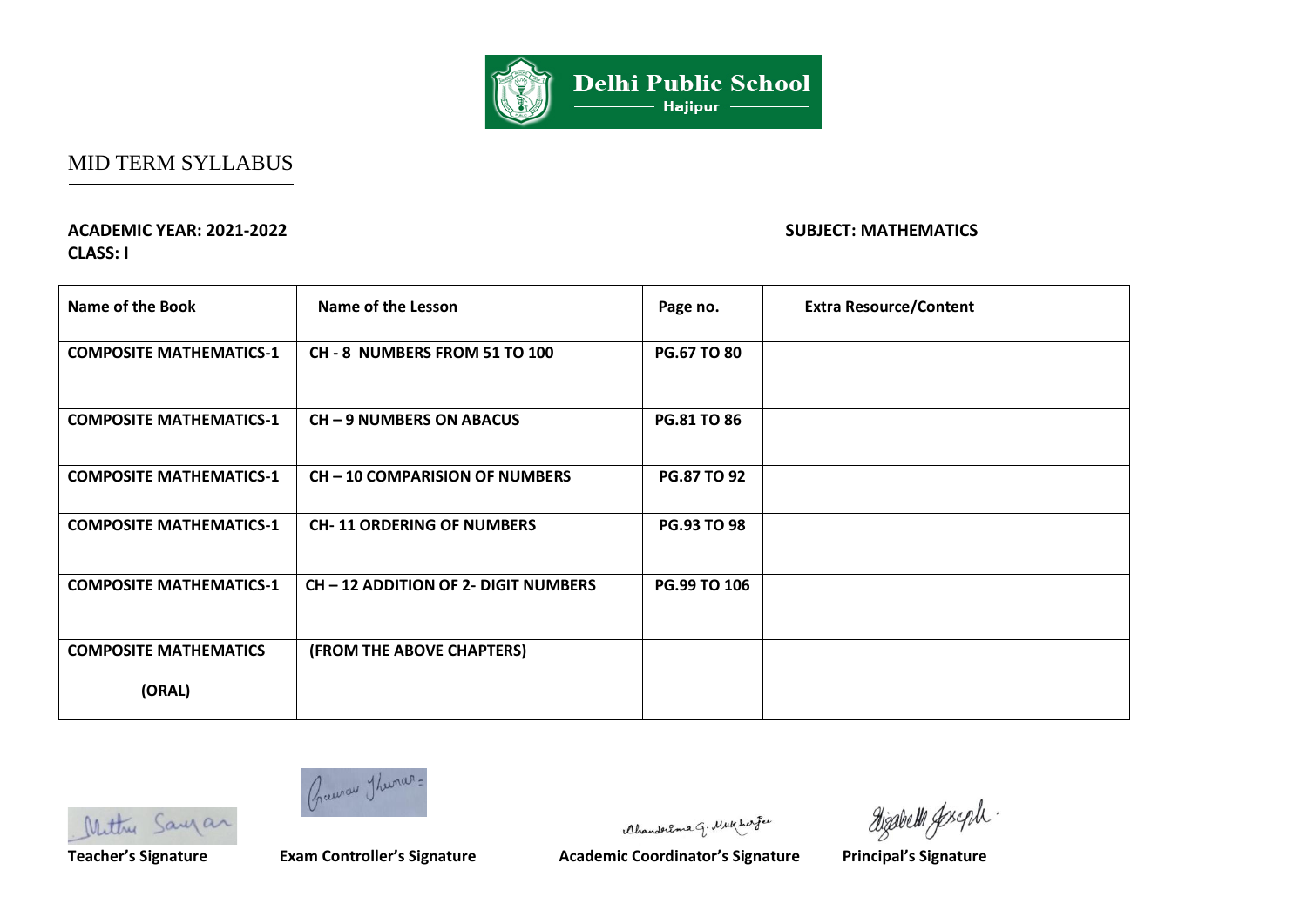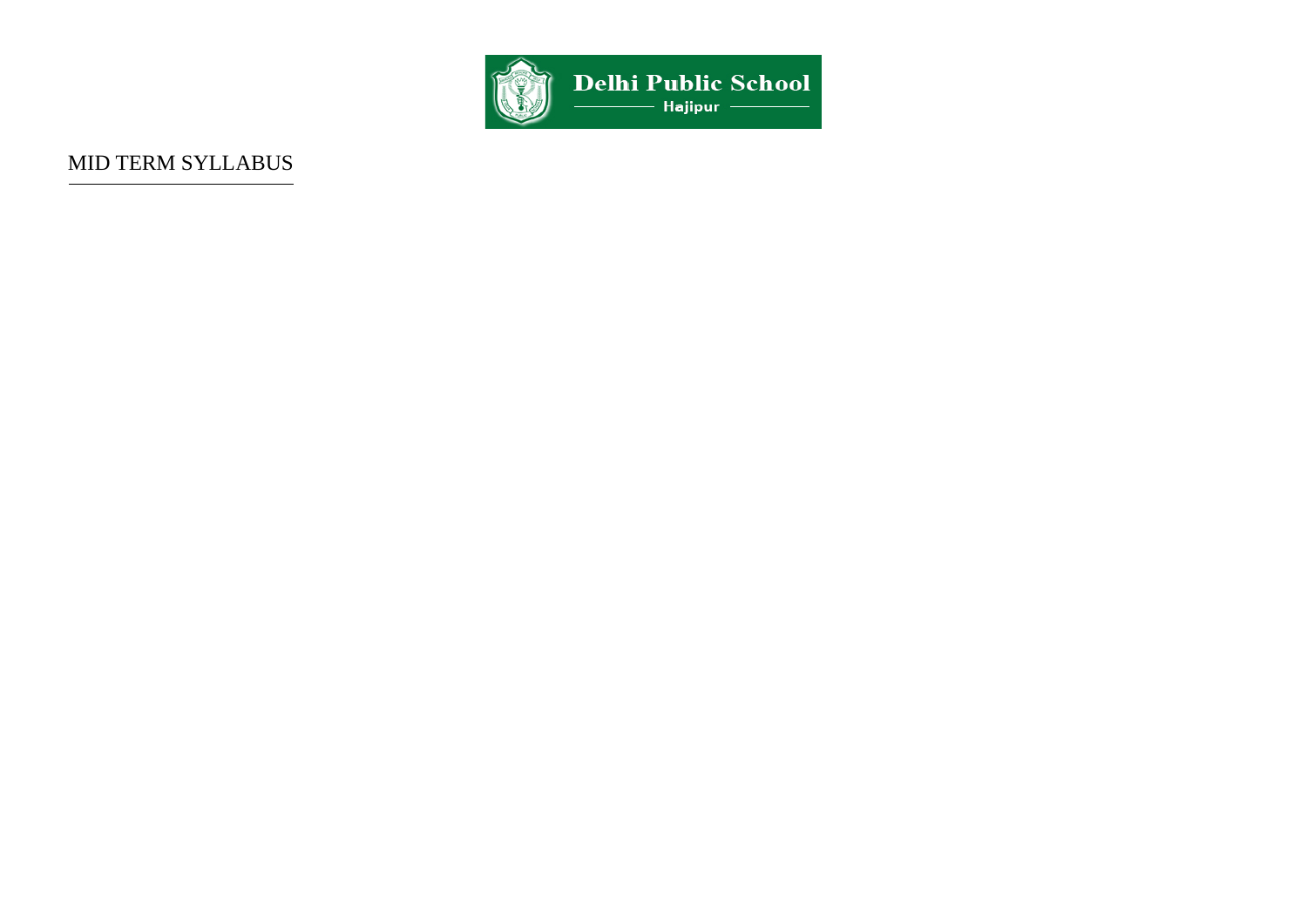

#### **ACADEMIC YEAR: 2021-2022 SUBJECT: EVS CLASS: I**

| <b>Name of the Book</b> | Name of the Lesson                     | Page no.  | <b>Extra Resource/Content</b> |
|-------------------------|----------------------------------------|-----------|-------------------------------|
| <b>Save the Earth</b>   | <b>Types of Families</b>               | $22 - 25$ |                               |
|                         | <b>Good Habits And Good Manners</b>    | 35-38     |                               |
|                         | <b>Safety Rules</b>                    | 39-43     |                               |
|                         | <b>Traffic Lights</b>                  | 44-47     |                               |
|                         | <b>My Neighbourhood</b>                | 48-51     |                               |
|                         | People who help us                     | 52-54     |                               |
|                         | Clothes we wear                        | 55-57     |                               |
| Oral                    | <b>Traffic lights and Safety Rules</b> |           |                               |

Ananya Kuman



AhanderEma G. Mukhorfee

digabelli geseph.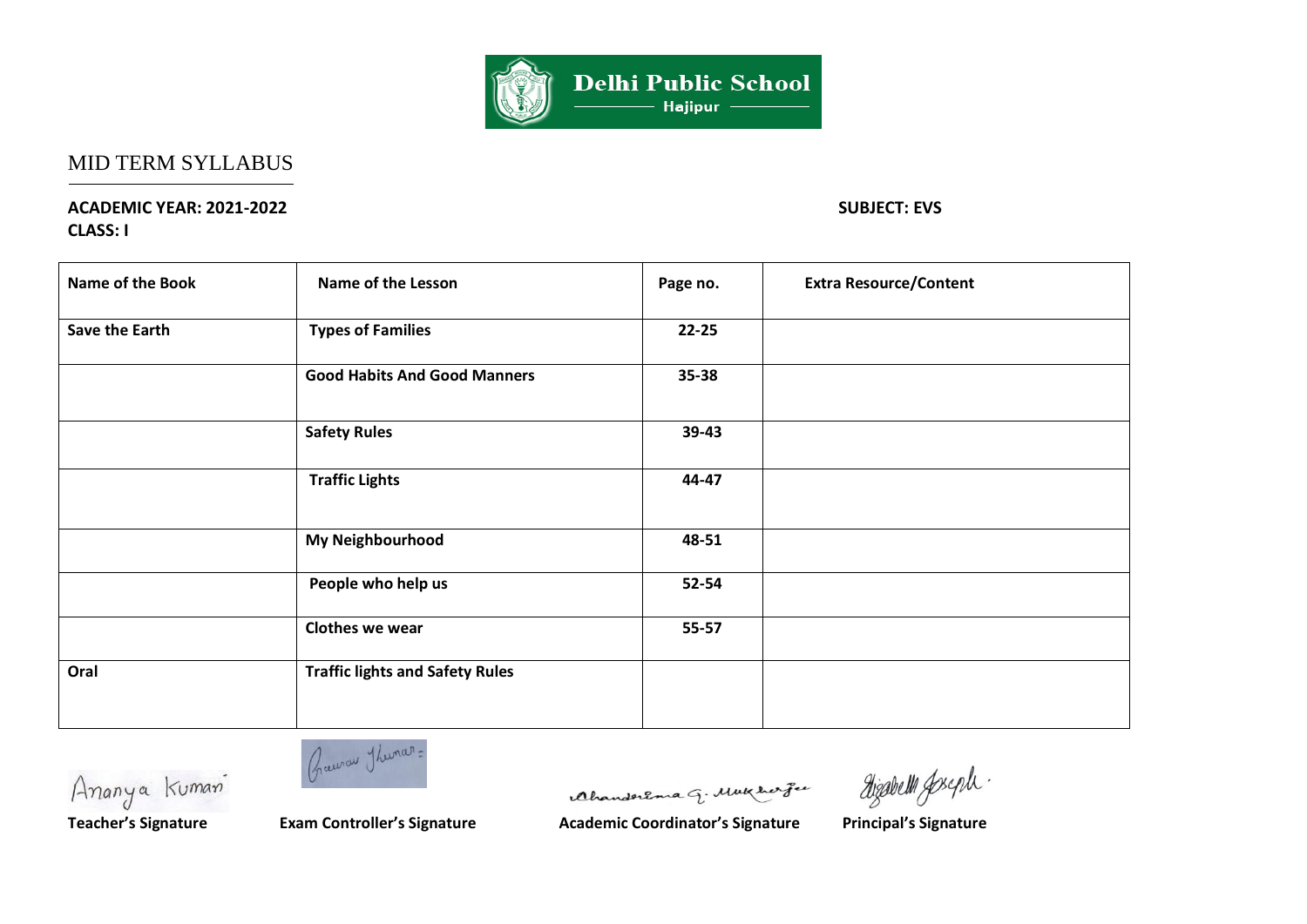

### **ACADEMIC YEAR: 2021-2022 SUBJECT: GK CLASS: I**

| <b>Name of the Book</b>      | Name of the Lesson             | Page no. | <b>Extra Resource/Content</b> |
|------------------------------|--------------------------------|----------|-------------------------------|
| <b>Enhance our knowledge</b> | Vegetable                      | 15       |                               |
|                              | <b>Animals and their homes</b> | 16       |                               |
|                              | Animals and their sound        | 17       |                               |
|                              | Landforms: face of the earth   | 18       |                               |
|                              | Landmarks of the world         | 19       |                               |
|                              | <b>Festivals of India</b>      | 21       |                               |
|                              | <b>Monuments</b>               | 22       |                               |
|                              | Our national symbol            | 23       |                               |

Ananya Kuman



Ahanderena G. Mukher fee

Hizabelli Joseph.